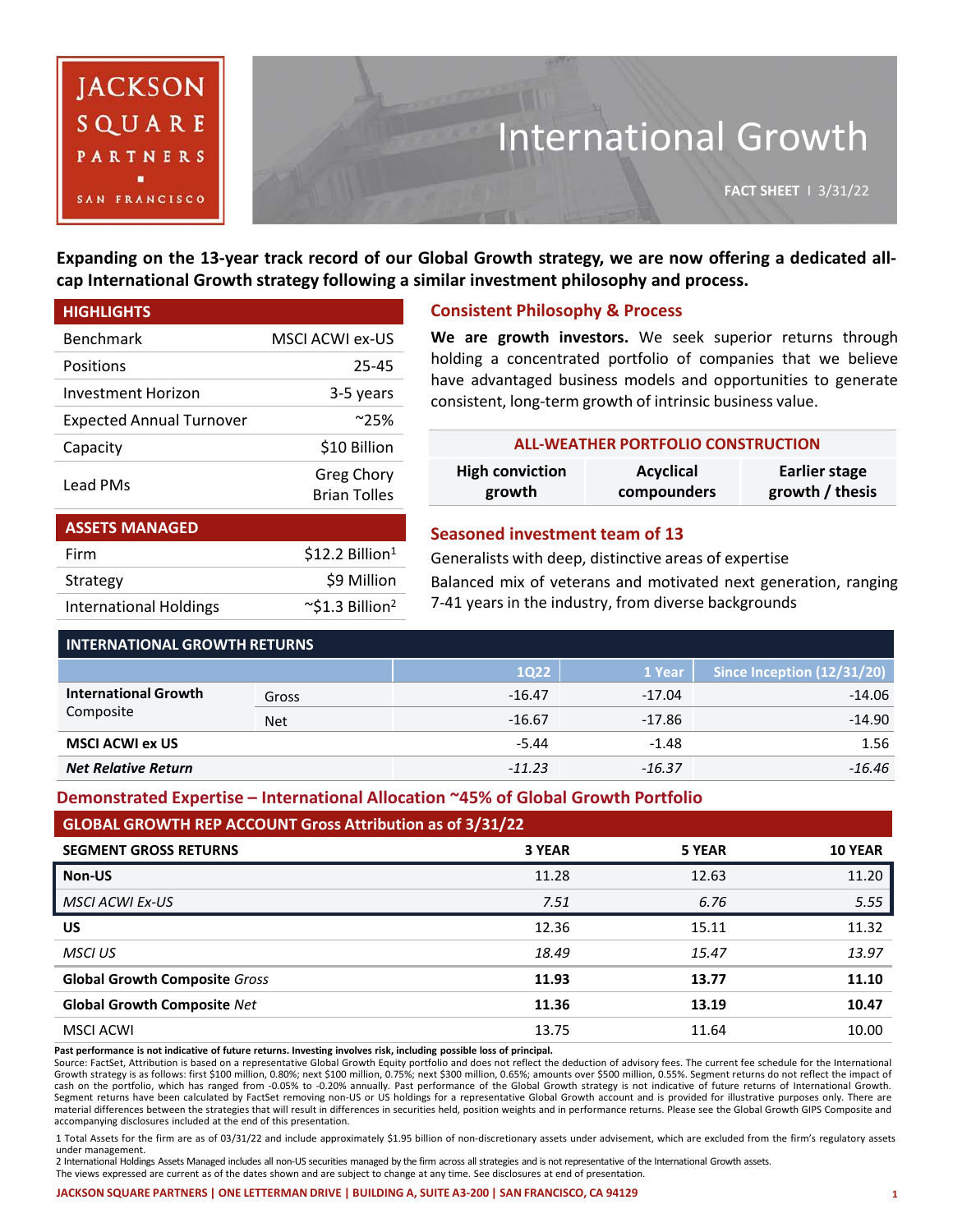# **A differentiated portfolio, focus on generating alpha**

- **Meaningful contribution from mid-cap names**
- **Wide range of duration and idiosyncratic names**

| <b>MARKET CAP ALLOCATION (% ex cash)</b> |                     |                        |  |  |  |
|------------------------------------------|---------------------|------------------------|--|--|--|
|                                          | <b>INT'L GROWTH</b> | <b>MSCI ACWI ex US</b> |  |  |  |
| $$0-10B$                                 | 8.37                | 12.78                  |  |  |  |
| \$10-20B                                 | 11.35               | 14.97                  |  |  |  |
| \$20-100B                                | 64.46               | 46.81                  |  |  |  |
| \$100-200B                               | 0.00                | 11.56                  |  |  |  |
| \$200B+                                  | 15.82               | 13.89                  |  |  |  |

#### **SECTOR ALLOCATION**

|                           | <b>INT'L GROWTH</b> | <b>MSCI ACWI ex US</b> |
|---------------------------|---------------------|------------------------|
| <b>Communication Sycs</b> | 4.29                | 5.74                   |
| Consumer Disc.            | 17.38               | 11.06                  |
| <b>Consumer Staples</b>   | 3.32                | 8.65                   |
| Energy                    | 0.00                | 5.43                   |
| <b>Financials</b>         | 3.35                | 21.07                  |
| Health Care               | 15.51               | 9.37                   |
| Industrials               | 31.61               | 11.77                  |
| Info. Technology          | 21.69               | 12.94                  |
| Materials                 | 0.00                | 8.87                   |
| <b>Real Estate</b>        | 0.00                | 1.97                   |
| Utilities                 | 0.00                | 3.13                   |
| Cash                      | 2.85                | 0.00                   |

#### **REGIONAL ALLOCATION**

|                       | <b>INT'L GROWTH</b> | <b>MSCI ACWI ex US</b> |
|-----------------------|---------------------|------------------------|
| Europe                | 55.02               | 40.90                  |
| North America         | 17.68               | 9.38                   |
| Asia/Pacific ex Japan | 10.34               | 30.11                  |
| Japan                 | 7.01                | 14.09                  |
| South America         | 5.52                | 1.88                   |
| Middle East           | 1.57                | 2.48                   |
| Africa                | 0.00                | 1.16                   |

# **TOP 10 HOLDINGS**

| <b>COMPANY</b>             | <b>COUNTRY</b>     | <b>MKT CAP (B)</b> | <b>WEIGHT</b> |
|----------------------------|--------------------|--------------------|---------------|
| Lonza Group AG             | Switzerland        | \$54.2             | 5.33          |
| Canadian Pacific Rail Ltd. | Canada             | \$76.7             | 4.67          |
| Airbus SE                  | France             | \$96.5             | 4.30          |
| DSV A/S                    | Denmark            | \$45.6             | 4.24          |
| Sartorius Stedim Biotech   | France             | \$38.2             | 4.22          |
| <b>ASML Holding NV</b>     | <b>Netherlands</b> | \$273.3            | 4.15          |
| Adyen NV                   | <b>Netherlands</b> | \$62.3             | 4.08          |
| TSMC Ltd. Sponsored ADR    | Taiwan             | \$540.7            | 3.99          |
| Recruit Holdings Co., Ltd. | Japan              | \$72.9             | 3.92          |
| LVMH SE                    | France             | \$363.6            | 3.92          |
| <b>Total Weight</b>        |                    |                    | 42.81         |

#### **INVESTMENT PHILOSOPHY**

Concentrated portfolio approach

Long term horizon

Emphasis on Intrinsic Business Value

#### **IDEA GENERATION/DILIGENCE**

Fundamental, qualitative approach

Generalist analyst structure

Low turnover leads to high threshold for new ideas

ESG risk and opportunity assessment

Preferred company characteristics:

- Fundamental change
- **Superior business model**
- **Significant free cash flow generation**
- High returns on invested capital

Collaborative group vetting informs PM decisions

#### **PORTFOLIO CONSTRUCTION**

Benchmark agnostic

Conviction based weights balancing risk and reward

The International Growth portfolio information shown above is based on a representative portfolio. Holdings, weightings, and characteristics are current as of the day indicated, are subject to change, and may not reflect the current portfolio. A full list of holdings Is available upon request. Sector weights are based on the Index

The materials provided herein are for general information purposes only and may not be copied or redistributed without Jackson Square Partners' prior consent. The views expressed represent Jackson Square Partners' assessment of the strategy and market environment as of the date identified herein and should not be considered a recommendation to buy, hold, or sell any security, and should not be relied on as research or investment advice. The information is not intended to be, and should not be regarded as, investment advice or a recommendation. The information in this presentation, including statements concerning financial markets is based on current market conditions, which will fluctuate and may be superseded by subsequent market events or for other reasons. Holdings are as of the date specified herein for a representative account in the strategy.

The MSCI ACWI ex US Index is a free float-adjusted market capitalization weighted index that is designed to measure equity market performance across developed and emerging markets worldwide, excluding the US. See GIPS disclosures.

**2** Investing involves risk, including possible loss of principal. Investments in the equities markets are subject to risk. Because the strategy expects to hold a concentrated portfolio of a limited number of securities, the p performance. For a complete discussion of the risks involved please consult JSP's Form ADV Part 2A Firm Brochure and refer to Item 8. See disclosures at end of presentation.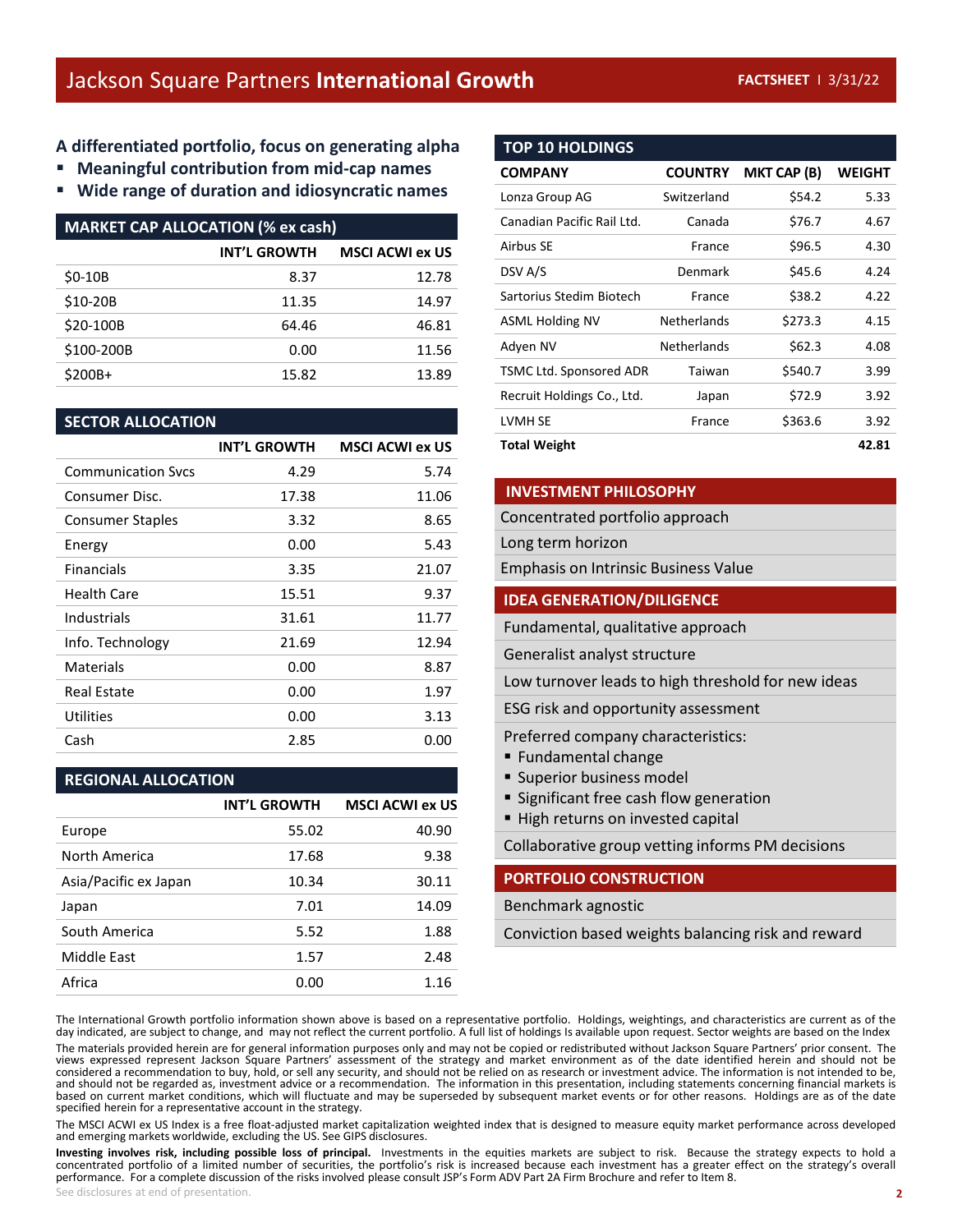| <b>COMPOSITE STATISTICS AND PERFORMANCE</b> |                                              |                                            |                                                     |                                         |                                                           |                                       |                                                 |                            |                                   |  |
|---------------------------------------------|----------------------------------------------|--------------------------------------------|-----------------------------------------------------|-----------------------------------------|-----------------------------------------------------------|---------------------------------------|-------------------------------------------------|----------------------------|-----------------------------------|--|
|                                             |                                              |                                            |                                                     |                                         | <b>3-Year Annualized</b><br><b>Standard Deviation (%)</b> |                                       |                                                 | As of December 31st        |                                   |  |
| <b>Period End</b>                           | Composite<br>return gross-<br>of-fees $(\%)$ | Composite<br>return net-of-<br>fees $(\%)$ | <b>MSCI ACWI ex</b><br>US Index (net)<br>return (%) | Composite<br>Internal<br>dispersion (%) | <b>Composite</b>                                          | <b>MSCI ACWI ex US</b><br>Index (net) | <b>Number</b><br><b>of</b><br><b>Portfolios</b> | Composite<br>Assets (\$mm) | <b>Total Firm Assets</b><br>(Smm) |  |
| 2021                                        | $-0.9$                                       | $-1.9$                                     | 7.8                                                 | n/a                                     | n/a                                                       | n/a                                   | <6                                              | 10                         | 12,342                            |  |

#### **PERFORMANCE DISCLOSURES: INTERNATIONAL GROWTH COMPOSITE**

Jackson Square Partners claims compliance with the Global Investment Performance Standards (GIPS®) and has prepared and presented this report in compliance with the GIPS standards. Jackson Square Partners has been independently verified for the periods May 1, 2014 through December 31, 2021. A firm that claims compliance with the GIPS standards must establish policies and procedure for complying with all the applicable requirements of the GIPS standards. Verification provides assurance on whether the firm's policies and procedures related to composite and pooled fund maintenance, as well as the calculation, presentation, and distribution of performance, have been designed in compliance with the GIPS standards and have been implemented on a firm-wide basis. The International Growth Composite ("Composite") has had a performance examination for the periods January 1, 2021 through December 31, 2021. The verification and performance examination reports are available upon request. A list of the firm's limited distribution pooled fund descriptions and a list of broad distribution pooled funds is available upon request. GIPS® is a registered trademark of CFA Institute. CFA Institute does not endorse or promote this organization, nor does it warrant the accuracy or quality of the content contained herein.

Jackson Square Partners is a registered investment adviser established on May 1, 2014. Registration does not imply a certain level of skill or training. Jackson Square Partners manages domestic and global growth equity strategies for institutional and retail clients. Performance shown prior to May 1, 2014 represents results achieved by the Jackson Square Partner team at Delaware Investments prior to the establishment of Jackson Square Partners. Delaware Investments claims compliance with the GIPS standards and was previously verified.

The Composite invests primarily in common stock of non-U.S. growth-oriented companies located in developed and emerging market countries that the Firm believes have long-term capital appreciation potential and may grow faster than the U.S. economy. This Composite was created and incepted in January 2021. The Composite includes all discretionary, fee paying accounts, including pooled funds, managed in this strategy. Performance results are shown as total returns, net of dividend withholding taxes, assume reinvestment of dividends and capital gains, are presented before and after the deduction of investment advisory fees, and are calculated in U.S. dollars. The returns of some accounts in the Composite may include income from securities lending. Net returns are calculated using the Jackson Square Partners International Growth Fund's total expense ratio. The total expense ratio as of December 31, 2021 was 0.99%, including the base fee of 0.80% and operating expenses for the fund. Policies for valuing investments, calculating performance and preparing GIPS Reports are available upon request. A list of composite descriptions is available upon request. Past performance is not an indicator of future results. Internal dispersion is calculated using the asset-weighted standard deviation of the annual returns of all the portfolios that were included in the Composite for the entire year. Internal dispersion is only shown if the Composite has at least six accounts that were managed for the full calendar year. All risk measures presented are calculated using gross-offees returns.

The three-year annualized standard deviation measures the variability of the Composite and the benchmark over the preceding 36-month period. This measure is not required to be presented when 36 monthly composite returns are not yet available.

The benchmark for the Composite is the MSCI All Country World ex US Index. The MSCI All Country World ex US Index is a free float-adjusted market capitalization weighted index designed to measure equity market performance across developed markets world-wide (excluding the US). Index "net" return reflects minimum possible dividend reinvestment, after deduction of withholding tax at the highest possible rate. For comparison purposes, the index is fully invested and includes the reinvestment of income. Index returns do not reflect management fees, transaction costs, or expenses. Indices are unmanaged, and one cannot invest directly in an index. Benchmark information contained herein has been obtained from third party sources believed to be reliable, but we cannot guarantee its accuracy or completeness. All third-party marks are the property of their respective owners. The benchmark returns are not covered by the report of independent verifiers.

This is not an offer of any product or service in any jurisdiction where it would be unlawful to do so under the laws of that jurisdiction.

The information presented is available for institutional one-on-one presentations only. It is not intended and should not be construed to be a presentation of information concerning any U.S. mutual fund.